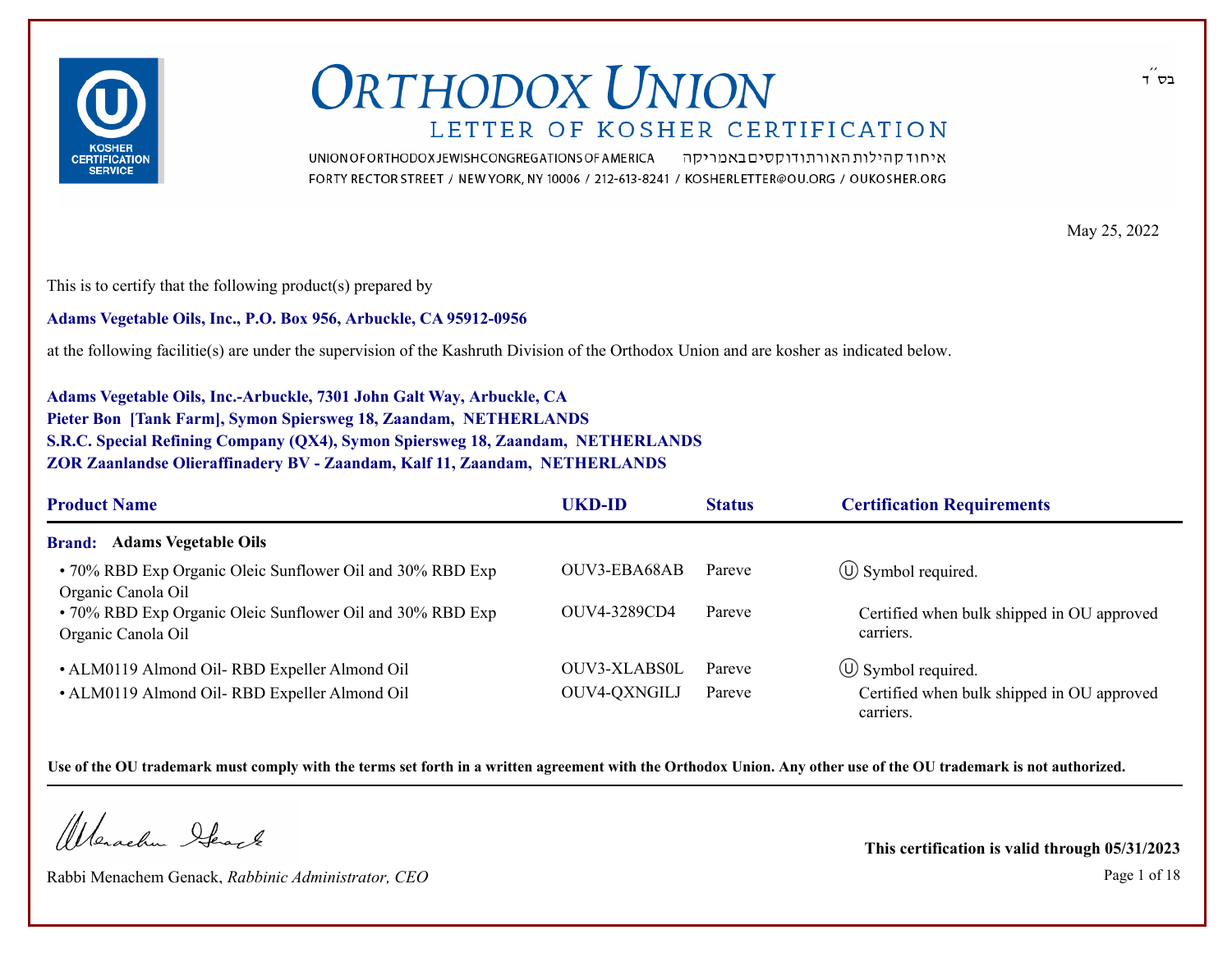

UNION OF ORTHODOX JEWISH CONGREGATIONS OF AMERICA איחוד קהילות האורתודוקסים באמריקה FORTY RECTOR STREET / NEW YORK, NY 10006 / 212-613-8241 / KOSHERLETTER@OU.ORG / OUKOSHER.ORG

May 25, 2022

#### **Adams Vegetable Oils, Inc. (continued)**

This is to certify that the following product(s) prepared by this company at the facilitie(s) listed above are under the supervision of the Kashruth Division of the Orthodox Union and are kosher as indicated below.

| <b>Product Name</b>                     | <b>UKD-ID</b>       | <b>Status</b> | <b>Certification Requirements</b>                       |
|-----------------------------------------|---------------------|---------------|---------------------------------------------------------|
| Brand: Adams Vegetable Oils (continued) |                     |               |                                                         |
| • Avocado Oil-Crude Avocado Oil         | OUV3-4F15ED8        | Pareve        | $\circ$ Symbol required.                                |
| • Avocado Oil-Crude Avocado Oil         | OUV4-1146F33        | Pareve        | Certified when bulk shipped in OU approved<br>carriers. |
| • Avocado Oil-RBD Avocado Oil           | OUV3-83BD56B        | Pareve        | $\circled{1}$ Symbol required.                          |
| • Avocado Oil-RBD Avocado Oil           | OUV4-8022787        | Pareve        | Certified when bulk shipped in OU approved<br>carriers. |
| • Avocado Oil-RBDW Avocado OIl          | OUV4-D353E3F        | Pareve        | Certified when bulk shipped in OU approved<br>carriers. |
| • Avocado Oil-RBDW Avocado Oil          | <b>OUV3-745BFA5</b> | Pareve        | $\circled{1}$ Symbol required.                          |

**Use of the OU trademark must comply with the terms set forth in a written agreement with the Orthodox Union. Any other use of the OU trademark is not authorized.**

Wanachu Stack

Rabbi Menachem Genack, *Rabbinic Administrator, CEO* Page 2 of 18

**This certification is valid through 05/31/2023**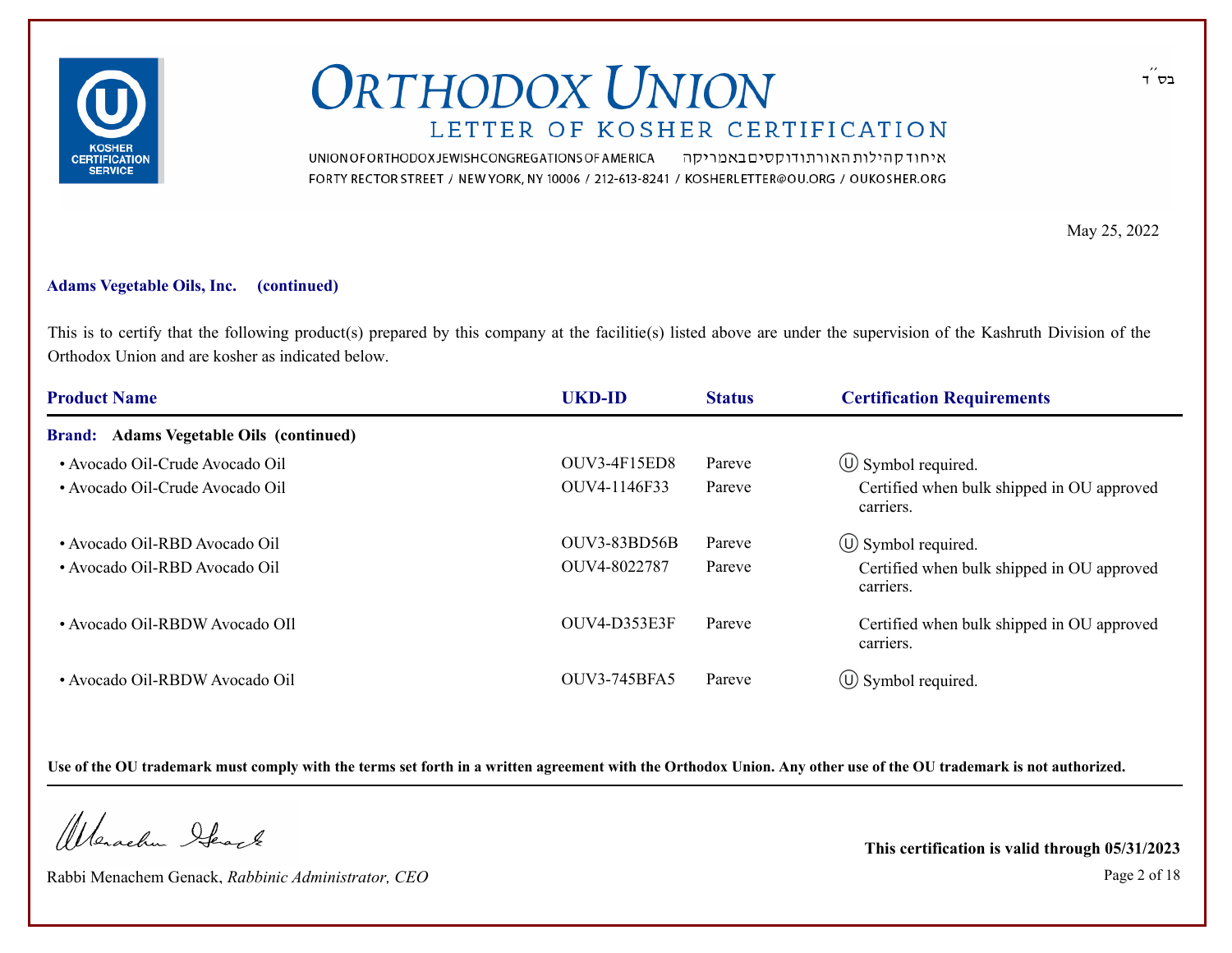

איחוד קהילות האורתודוקסים באמריקה UNION OF ORTHODOX JEWISH CONGREGATIONS OF AMERICA FORTY RECTOR STREET / NEW YORK, NY 10006 / 212-613-8241 / KOSHERLETTER@OU.ORG / OUKOSHER.ORG

May 25, 2022

#### **Adams Vegetable Oils, Inc. (continued)**

This is to certify that the following product(s) prepared by this company at the facilitie(s) listed above are under the supervision of the Kashruth Division of the Orthodox Union and are kosher as indicated below.

| <b>Product Name</b>                            | <b>UKD-ID</b>       | <b>Status</b> | <b>Certification Requirements</b>                       |
|------------------------------------------------|---------------------|---------------|---------------------------------------------------------|
| Brand: Adams Vegetable Oils (continued)        |                     |               |                                                         |
| • Canola Oil-Crude Canola Oil                  | OUV3-18A9CAD        | Pareve        | $\circled{1}$ Symbol required.                          |
| • Canola Oil-Crude Canola Oil                  | <b>OUV4-255DA68</b> | Pareve        | Certified when bulk shipped in OU approved<br>carriers. |
| • Canola Oil-Crude Expeller Organic Canola Oil | OUV3-FFE7EA7        | Pareve        | $\circled{1}$ Symbol required.                          |
| • Canola Oil-Crude Expeller Organic Canola Oil | OUV4-232E1AB        | Pareve        | Certified when bulk shipped in OU approved<br>carriers. |
| • Canola Oil-RBD Expeller Non GMO Canola Oil   | OUV4-C378693        | Pareve        | Certified when bulk shipped in OU approved<br>carriers. |
| • Canola Oil-RBD Expeller Organic Canola Oil   | OUV3-F482748        | Pareve        | $\circled{1}$ Symbol required.                          |
| · Canola Oil-RBD Expeller Organic Canola Oil   | OUV4-F7701F3        | Pareve        | Certified when bulk shipped in OU approved<br>carriers. |

**Use of the OU trademark must comply with the terms set forth in a written agreement with the Orthodox Union. Any other use of the OU trademark is not authorized.**

Wanachu Stack

Rabbi Menachem Genack, *Rabbinic Administrator, CEO* Page 3 of 18

**This certification is valid through 05/31/2023**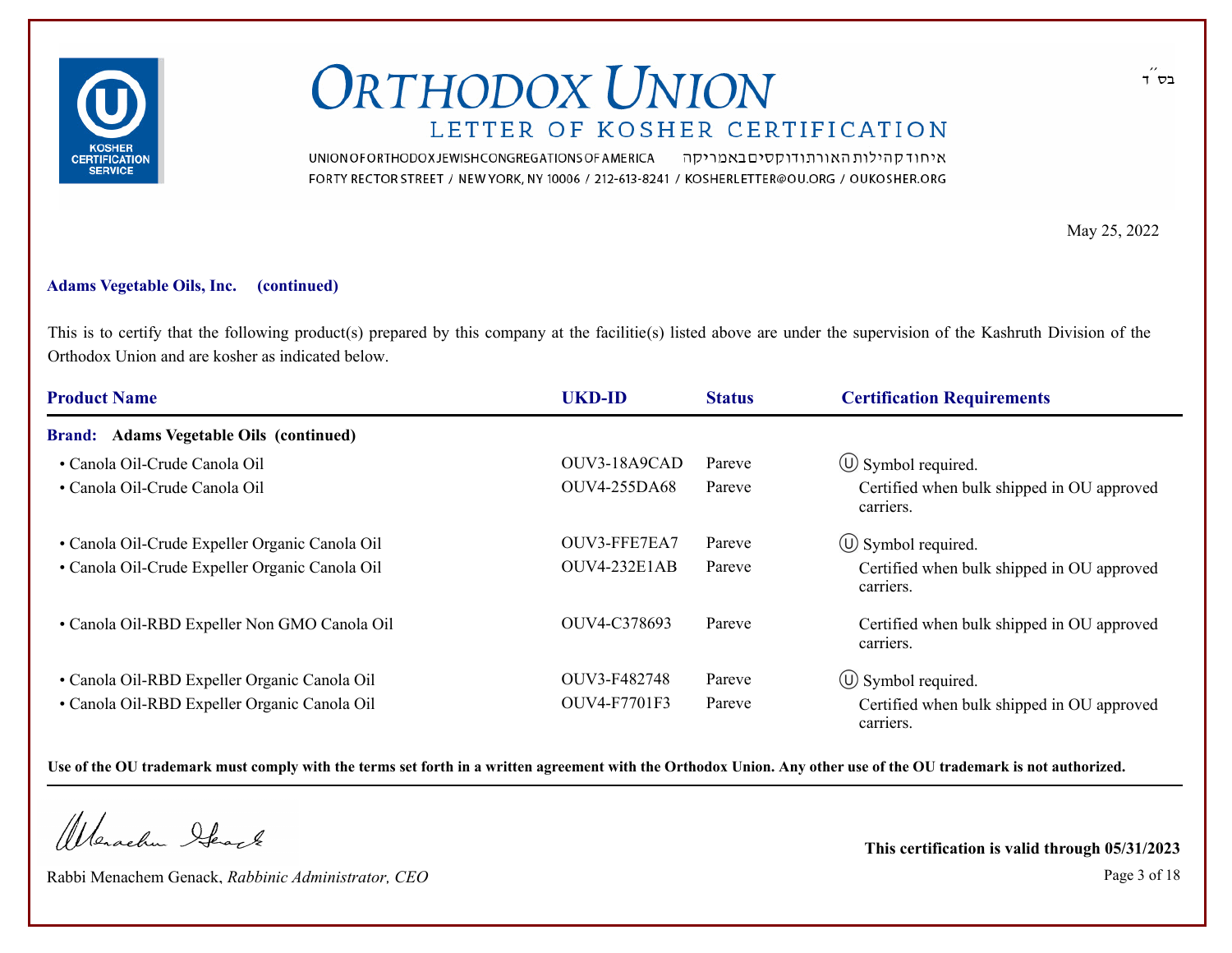

UNION OF ORTHODOX JEWISH CONGREGATIONS OF AMERICA איחוד קהילות האורתודוקסים באמריקה FORTY RECTOR STREET / NEW YORK, NY 10006 / 212-613-8241 / KOSHERLETTER@OU.ORG / OUKOSHER.ORG

May 25, 2022

#### **Adams Vegetable Oils, Inc. (continued)**

This is to certify that the following product(s) prepared by this company at the facilitie(s) listed above are under the supervision of the Kashruth Division of the Orthodox Union and are kosher as indicated below.

| <b>Product Name</b>                            | <b>UKD-ID</b>       | <b>Status</b> | <b>Certification Requirements</b>                       |
|------------------------------------------------|---------------------|---------------|---------------------------------------------------------|
| Brand: Adams Vegetable Oils (continued)        |                     |               |                                                         |
| • Canola Oil-RBD Non GMO Expeller Canola Oil   | OUV3-9684B39        | Pareve        | $\circ$ Symbol required.                                |
| • Coconut Oil-RBD Expeller Organic Coconut Oil | <b>OUV3-80A80B2</b> | Pareve        | $\circ$ Symbol required.                                |
| • Crude High Oleic Safflower Oil               | <b>OUV4-C7B97A6</b> | Pareve        | Certified when bulk shipped in OU approved<br>carriers. |
| • Crude Organic High Oleic Sunflower Oil       | OUV4-88FKHRL        | Pareve        | Certified when bulk shipped in OU approved<br>carriers. |
| • Flaxseed Oil-RBD Expeller Flaxseed Oil       | OUV3-34C5553        | Pareve        | $\circled{1}$ Symbol required.                          |
| • Grapeseed Oil-Grapeseed Oil                  | <b>OUV3-D160BB9</b> | Pareve        | $\circled{1}$ Symbol required.                          |
| • High Tocopherol Fatty Acid Distillate        | OUV3-E3C11BF        | Pareve        | $\circ$ Symbol required.                                |
| • High Tocopherol Fatty Acid Distillate        | OUV4-H3TJ8BU        | Pareve        | Certified when bulk shipped in OU approved<br>carriers. |

**Use of the OU trademark must comply with the terms set forth in a written agreement with the Orthodox Union. Any other use of the OU trademark is not authorized.**

Wanachu Stack

Rabbi Menachem Genack, *Rabbinic Administrator, CEO* Page 4 of 18

**This certification is valid through 05/31/2023**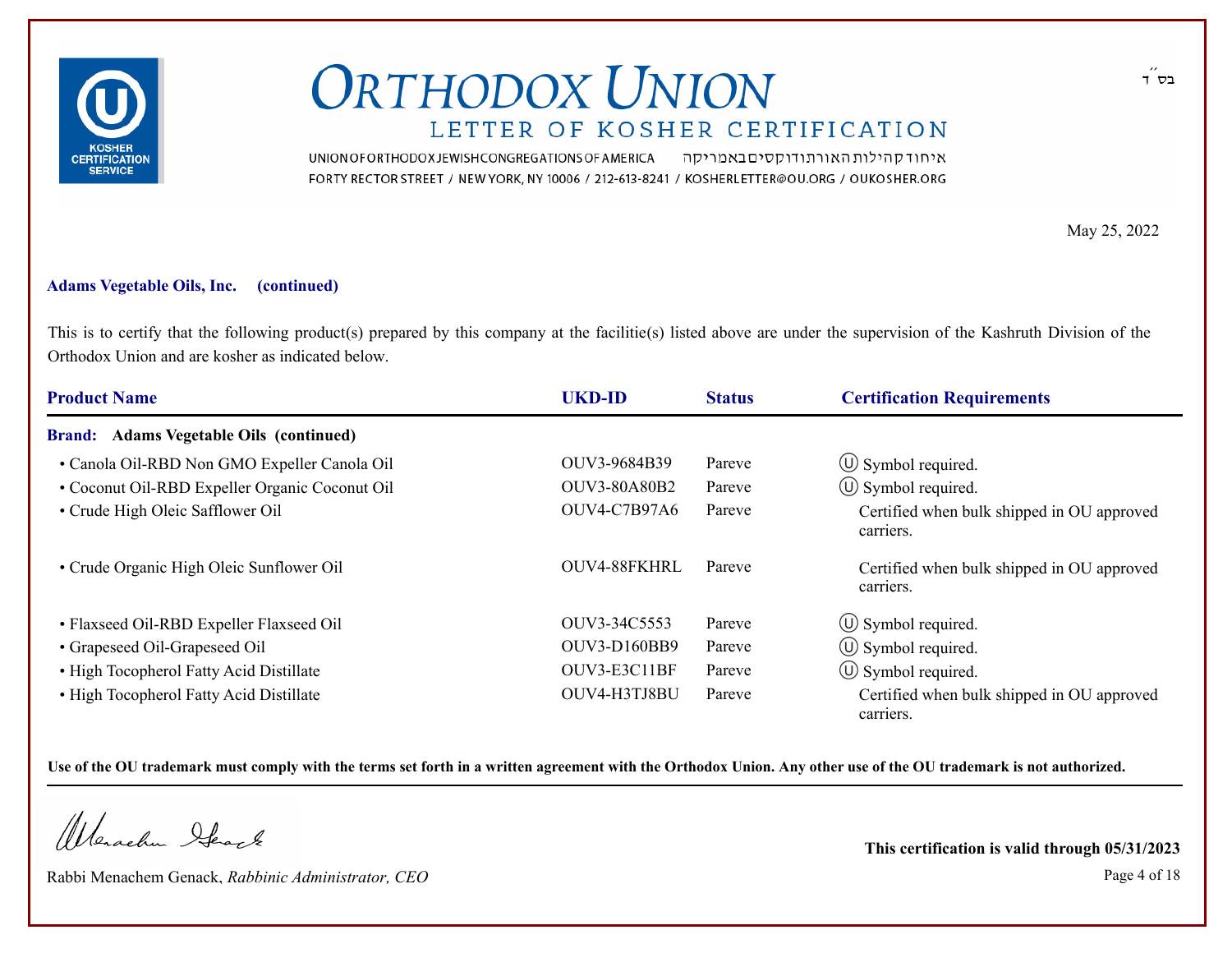

UNION OF ORTHODOX JEWISH CONGREGATIONS OF AMERICA איחוד קהילות האורתודוקסים באמריקה FORTY RECTOR STREET / NEW YORK, NY 10006 / 212-613-8241 / KOSHERLETTER@OU.ORG / OUKOSHER.ORG

May 25, 2022

#### **Adams Vegetable Oils, Inc. (continued)**

This is to certify that the following product(s) prepared by this company at the facilitie(s) listed above are under the supervision of the Kashruth Division of the Orthodox Union and are kosher as indicated below.

| <b>Product Name</b>                                                             | <b>UKD-ID</b>       | <b>Status</b> | <b>Certification Requirements</b>                       |
|---------------------------------------------------------------------------------|---------------------|---------------|---------------------------------------------------------|
| Brand: Adams Vegetable Oils (continued)                                         |                     |               |                                                         |
| • Non-GMO Soybean Lecithin                                                      | OUV3-I20SHLH        | Pareve        | $\circ$ Symbol required.                                |
| • Olive Oil- Extra Virgin Organic Olive Oil                                     | OUV3-5D4CBEC        | Pareve        | $\circ$ Symbol required.                                |
| • Olive Oil-RBD Organic Extra Virgin Olive Oil                                  | <b>OUV3-79F3CC0</b> | Pareve        | $\circled{1}$ Symbol required.                          |
| · Olive Oil-RBD Organic Extra Virgin Olive Oil                                  | OUV4-E84D47B        | Pareve        | Certified when bulk shipped in OU approved<br>carriers. |
| • Olive/Canola Blend-25% RBD Olive Oil & 75% RBD Expeller<br>Non-GMO Canola Oil | <b>OUV3-0366FAE</b> | Pareve        | $\circled{1}$ Symbol required.                          |
| • ORG FORMULA BLEND- PC005 LOW CONTAM                                           | OUV3-2SPYLQM        | Pareve        | $\circ$ Symbol required.                                |
| • ORG FORMULA BLEND- PC005 LOW CONTAM                                           | <b>OUV4-BASPISF</b> | Pareve        | Certified when bulk shipped in OU approved<br>carriers. |

**Use of the OU trademark must comply with the terms set forth in a written agreement with the Orthodox Union. Any other use of the OU trademark is not authorized.**

Wanachu Stack

Rabbi Menachem Genack, *Rabbinic Administrator, CEO* Page 5 of 18

**This certification is valid through 05/31/2023**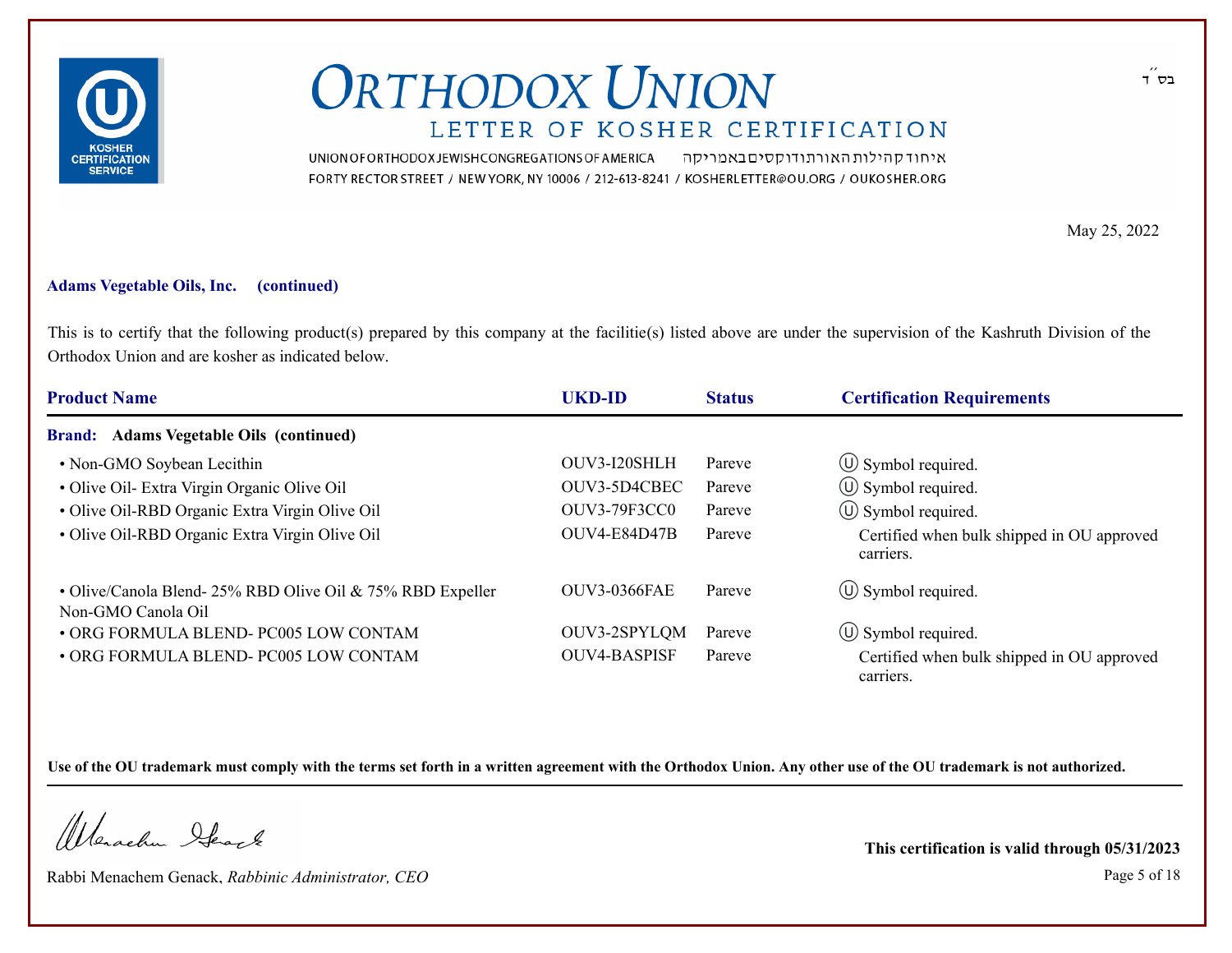

UNION OF ORTHODOX JEWISH CONGREGATIONS OF AMERICA איחוד קהילות האורתודוקסים באמריקה FORTY RECTOR STREET / NEW YORK, NY 10006 / 212-613-8241 / KOSHERLETTER@OU.ORG / OUKOSHER.ORG

May 25, 2022

#### **Adams Vegetable Oils, Inc. (continued)**

This is to certify that the following product(s) prepared by this company at the facilitie(s) listed above are under the supervision of the Kashruth Division of the Orthodox Union and are kosher as indicated below.

| <b>Product Name</b>                            | <b>UKD-ID</b>       | <b>Status</b> | <b>Certification Requirements</b>                       |
|------------------------------------------------|---------------------|---------------|---------------------------------------------------------|
| Brand: Adams Vegetable Oils (continued)        |                     |               |                                                         |
| • Organic Canola Lecithin                      | OUV4-ZZHRJKF        | Pareve        | Certified when bulk shipped in OU approved<br>carriers. |
| • Organic Fat Blend-FB-0002                    | OUV3-JEPNGMG        | Pareve        | $\circ$ Symbol required.                                |
| • Organic Fat Blend H-98717                    | OUV3-KHQUCNQ Pareve |               | $\circ$ Symbol required.                                |
| • Organic Fat Blend H-98717                    | OUV4-KNFF5SI        | Pareve        | Certified when bulk shipped in OU approved<br>carriers. |
| • Organic Soy Lecithin                         | OUV4-A9L3EV5        | Pareve        | Certified when bulk shipped in OU approved<br>carriers. |
| • Organic Sunflower Food Release- Liquid Blend | OUV3-GGDFGKT        | Pareve        | $\circled{1}$ Symbol required.                          |
| • Organic Sunflower Lecithin                   | OUV3-XLXXHEX        | Pareve        | $\circ$ Symbol required.                                |
| • RBD Exp Org Canola Oil- Divider Oil SC Blend | OUV3-C5BKPJP        | Pareve        | $\circ$ Symbol required.                                |

**Use of the OU trademark must comply with the terms set forth in a written agreement with the Orthodox Union. Any other use of the OU trademark is not authorized.**

Wanachu Stack

Rabbi Menachem Genack, *Rabbinic Administrator, CEO* Page 6 of 18

**This certification is valid through 05/31/2023**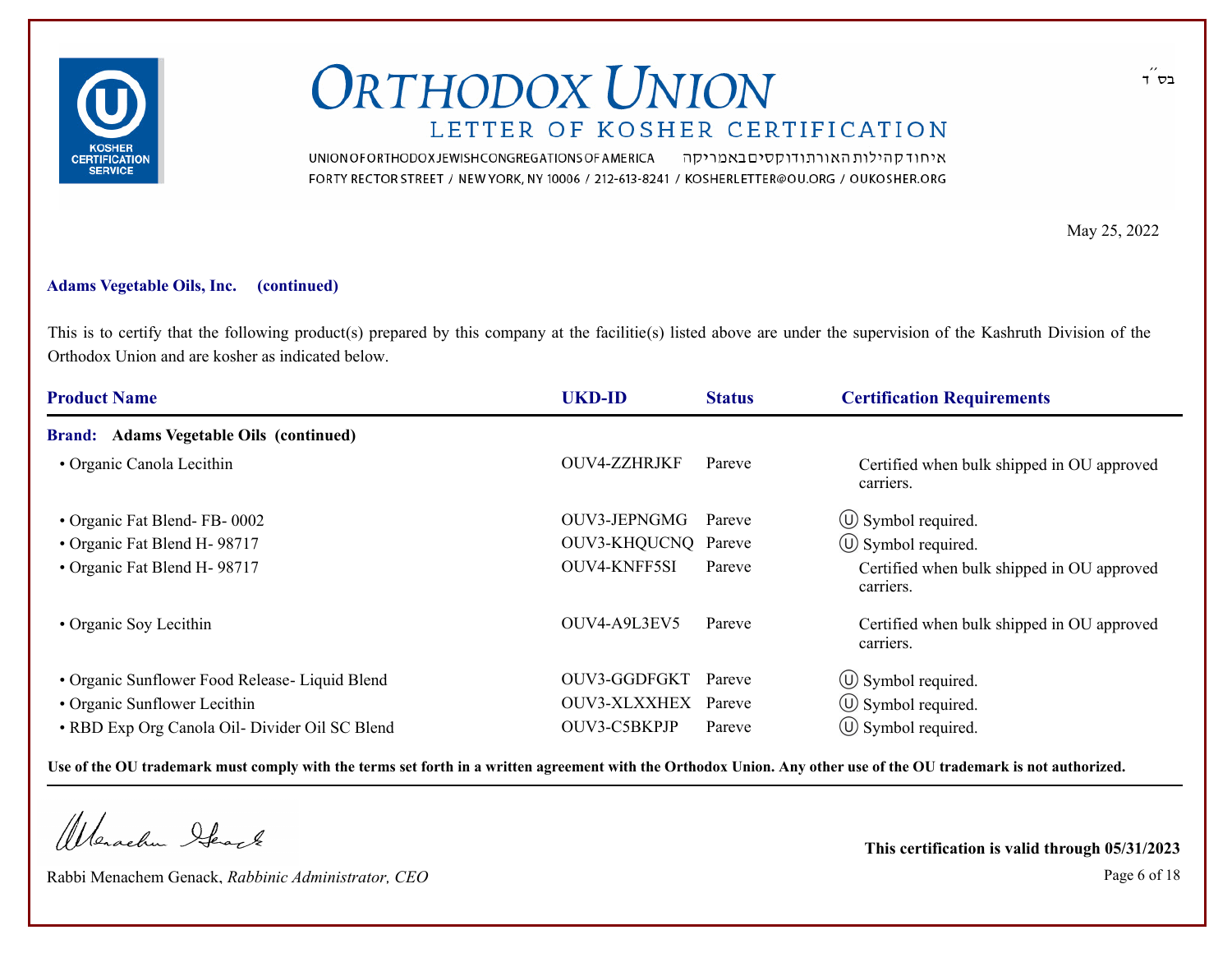

UNION OF ORTHODOX JEWISH CONGREGATIONS OF AMERICA איחוד קהילות האורתודוקסים באמריקה FORTY RECTOR STREET / NEW YORK, NY 10006 / 212-613-8241 / KOSHERLETTER@OU.ORG / OUKOSHER.ORG

May 25, 2022

#### **Adams Vegetable Oils, Inc. (continued)**

This is to certify that the following product(s) prepared by this company at the facilitie(s) listed above are under the supervision of the Kashruth Division of the Orthodox Union and are kosher as indicated below.

| <b>Product Name</b>                             | <b>UKD-ID</b>       | <b>Status</b> | <b>Certification Requirements</b>                       |
|-------------------------------------------------|---------------------|---------------|---------------------------------------------------------|
| <b>Brand:</b> Adams Vegetable Oils (continued)  |                     |               |                                                         |
| • RBD EXP ORG OLEIC SUN OIL W/0.3% DURALOX AN-1 | OUV3-RFFJLJY        | Pareve        | $\circled{1}$ Symbol required.                          |
| • RBD EXPELLER OLEIC SAFFLOWER OIL-300 PPM TOCO | OUV3-QEHT1PL        | Pareve        | $\circled{1}$ Symbol required.                          |
| • RBDM Linoleic Safflower Oil                   | OUV3-Q2UHGLM        | Pareve        | $\circled{1}$ Symbol required.                          |
| • RBDM Linoleic Safflower Oil                   | OUV4-AKKRFXU Pareve |               | Certified when bulk shipped in OU approved<br>carriers. |
| · RBDM OLEIC SAFFLOWER OIL                      | OUV3-O5HBTUX        | Pareve        | $\circ$ Symbol required.                                |
| • RBDM OLEIC SAFFLOWER OIL                      | OUV4-9QH25MT        | Pareve        | Certified when bulk shipped in OU approved<br>carriers. |
| • RBDW Expeller Oleic Sunflower Oil             | OUV3-EFFSLZ3        | Pareve        | $\circ$ Symbol required.                                |
| • RBDW Expeller Oleic Sunflower Oil             | OUV4-00YI4NY        | Pareve        | Certified when bulk shipped in OU approved<br>carriers. |

**Use of the OU trademark must comply with the terms set forth in a written agreement with the Orthodox Union. Any other use of the OU trademark is not authorized.**

Wanachu Stack

Rabbi Menachem Genack, *Rabbinic Administrator, CEO* Page 7 of 18

**This certification is valid through 05/31/2023**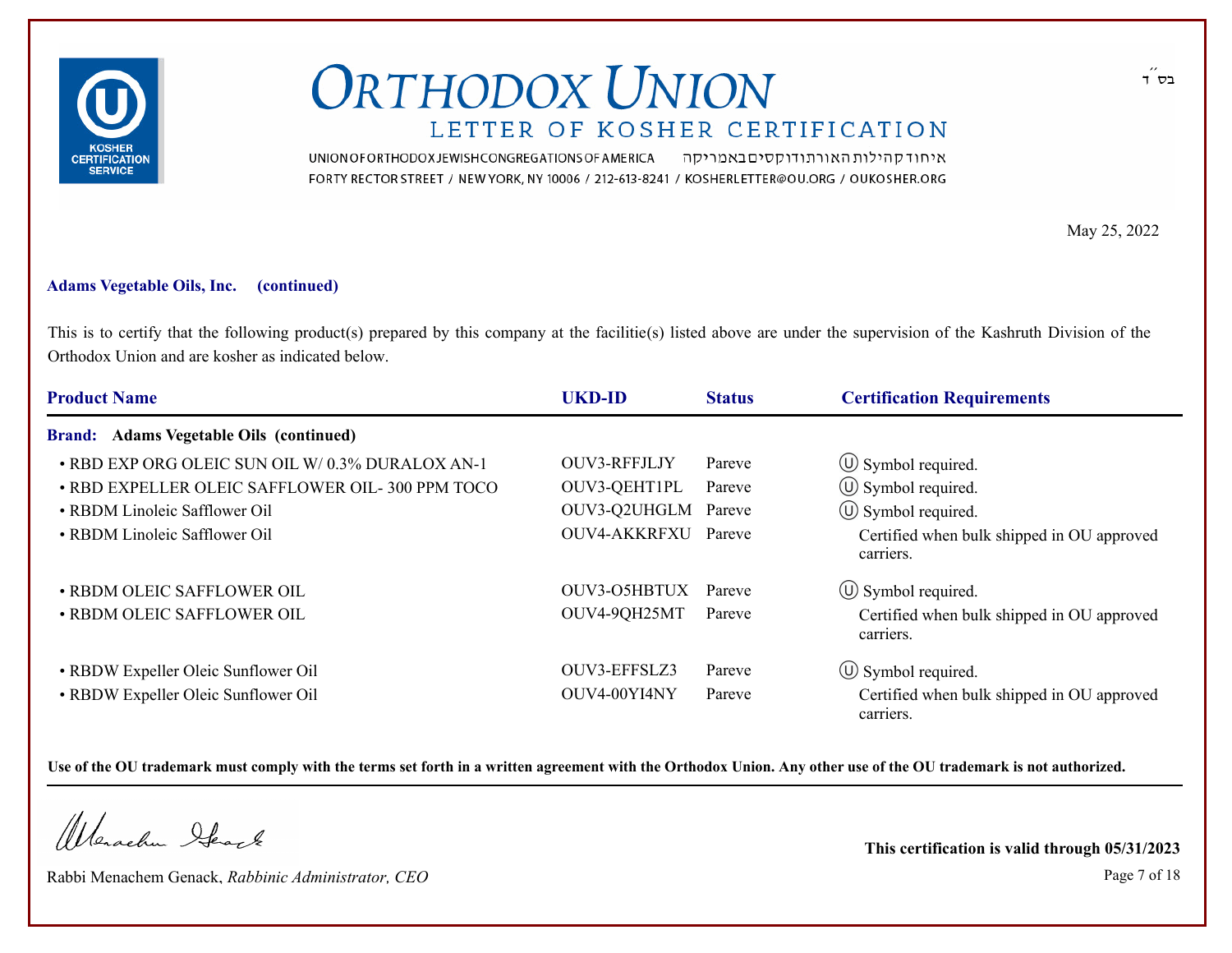

UNION OF ORTHODOX JEWISH CONGREGATIONS OF AMERICA איחוד קהילות האורתודוקסים באמריקה FORTY RECTOR STREET / NEW YORK, NY 10006 / 212-613-8241 / KOSHERLETTER@OU.ORG / OUKOSHER.ORG

May 25, 2022

#### **Adams Vegetable Oils, Inc. (continued)**

This is to certify that the following product(s) prepared by this company at the facilitie(s) listed above are under the supervision of the Kashruth Division of the Orthodox Union and are kosher as indicated below.

| <b>Product Name</b>                                            | <b>UKD-ID</b> | <b>Status</b> | <b>Certification Requirements</b>                       |
|----------------------------------------------------------------|---------------|---------------|---------------------------------------------------------|
| Brand: Adams Vegetable Oils (continued)                        |               |               |                                                         |
| • RBDW High oleic safflower oil                                | OUV4-5FD70CB  | Pareve        | Certified when bulk shipped in OU approved<br>carriers. |
| • Safflower Oil- Crude Expeller Organic Linoleic Safflower Oil | OUV3-99F25F7  | Pareve        | $\circled{1}$ Symbol required.                          |
| • Safflower Oil- Crude Expeller Organic Linoleic Safflower Oil | OUV3-C884896  | Pareve        | $\circ$ Symbol required.                                |
| · Safflower Oil- Crude Expeller Organic Linoleic Safflower Oil | OUV4-8B56C34  | Pareve        | Certified when bulk shipped in OU approved<br>carriers. |
| • Safflower Oil- RBD Expeller Organic Oleic Safflower Oil      | OUV3-309769B  | Pareve        | $\circled{1}$ Symbol required.                          |
| · Safflower Oil- RBD Expeller Organic Oleic Safflower Oil      | OUV4-2179F19  | Pareve        | Certified when bulk shipped in OU approved<br>carriers. |
| • Safflower Oil-Crude Expeller Linoleic Safflower Oil          | OUV3-39E0102  | Pareve        | $\circ$ Symbol required.                                |

**Use of the OU trademark must comply with the terms set forth in a written agreement with the Orthodox Union. Any other use of the OU trademark is not authorized.**

Wanachu Stack

Rabbi Menachem Genack, *Rabbinic Administrator, CEO* Page 8 of 18

**This certification is valid through 05/31/2023**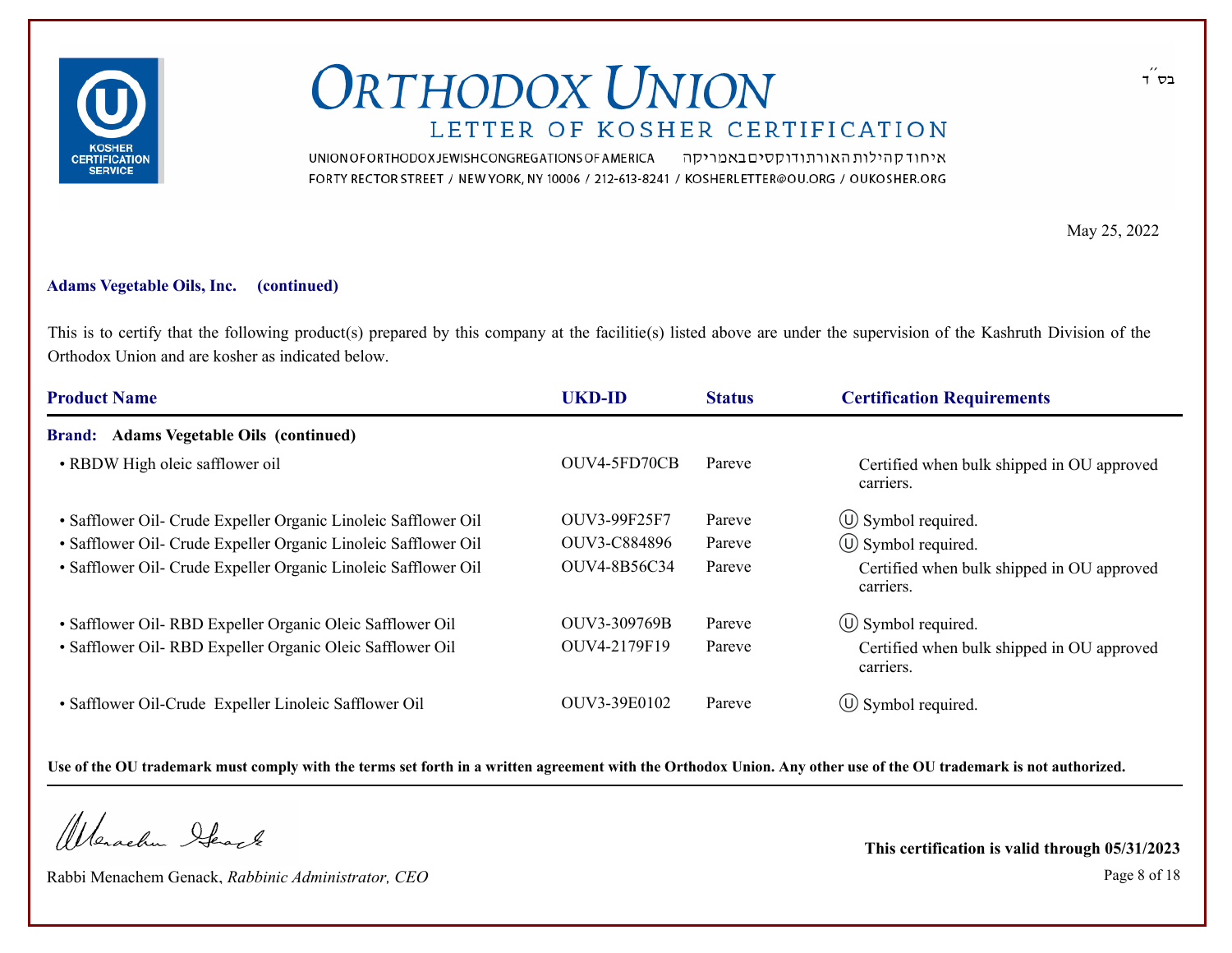

UNION OF ORTHODOX JEWISH CONGREGATIONS OF AMERICA איחוד קהילות האורתודוקסים באמריקה FORTY RECTOR STREET / NEW YORK, NY 10006 / 212-613-8241 / KOSHERLETTER@OU.ORG / OUKOSHER.ORG

May 25, 2022

#### **Adams Vegetable Oils, Inc. (continued)**

This is to certify that the following product(s) prepared by this company at the facilitie(s) listed above are under the supervision of the Kashruth Division of the Orthodox Union and are kosher as indicated below.

| <b>Product Name</b>                                        | <b>UKD-ID</b>       | <b>Status</b> | <b>Certification Requirements</b>                       |
|------------------------------------------------------------|---------------------|---------------|---------------------------------------------------------|
| <b>Brand:</b> Adams Vegetable Oils (continued)             |                     |               |                                                         |
| · Safflower Oil-Crude Expeller Linoleic Safflower Oil      | OUV4-F025D12        | Pareve        | Certified when bulk shipped in OU approved<br>carriers. |
| · Safflower Oil-Crude Expeller Oleic Safflower Oil         | OUV3-B27D9C1        | Pareve        | $\circled{1}$ Symbol required.                          |
| · Safflower Oil-Crude Expeller Oleic Safflower Oil         | OUV4-6AFE9B7        | Pareve        | Certified when bulk shipped in OU approved<br>carriers. |
| · Safflower Oil-Crude Expeller Organic Oleic Safflower Oil | OUV3-B2D2882        | Pareve        | $\circled{1}$ Symbol required.                          |
| · Safflower Oil-Crude Expeller Organic Oleic Safflower Oil | OUV4-4C1BC61        | Pareve        | Certified when bulk shipped in OU approved<br>carriers. |
| • Safflower Oil-Crude Linoleic Safflower Oil               | <b>OUV3-794AFA8</b> | Pareve        | $\circled{1}$ Symbol required.                          |

**Use of the OU trademark must comply with the terms set forth in a written agreement with the Orthodox Union. Any other use of the OU trademark is not authorized.**

Wanachu Stack

Rabbi Menachem Genack, *Rabbinic Administrator, CEO* Page 9 of 18

**This certification is valid through 05/31/2023**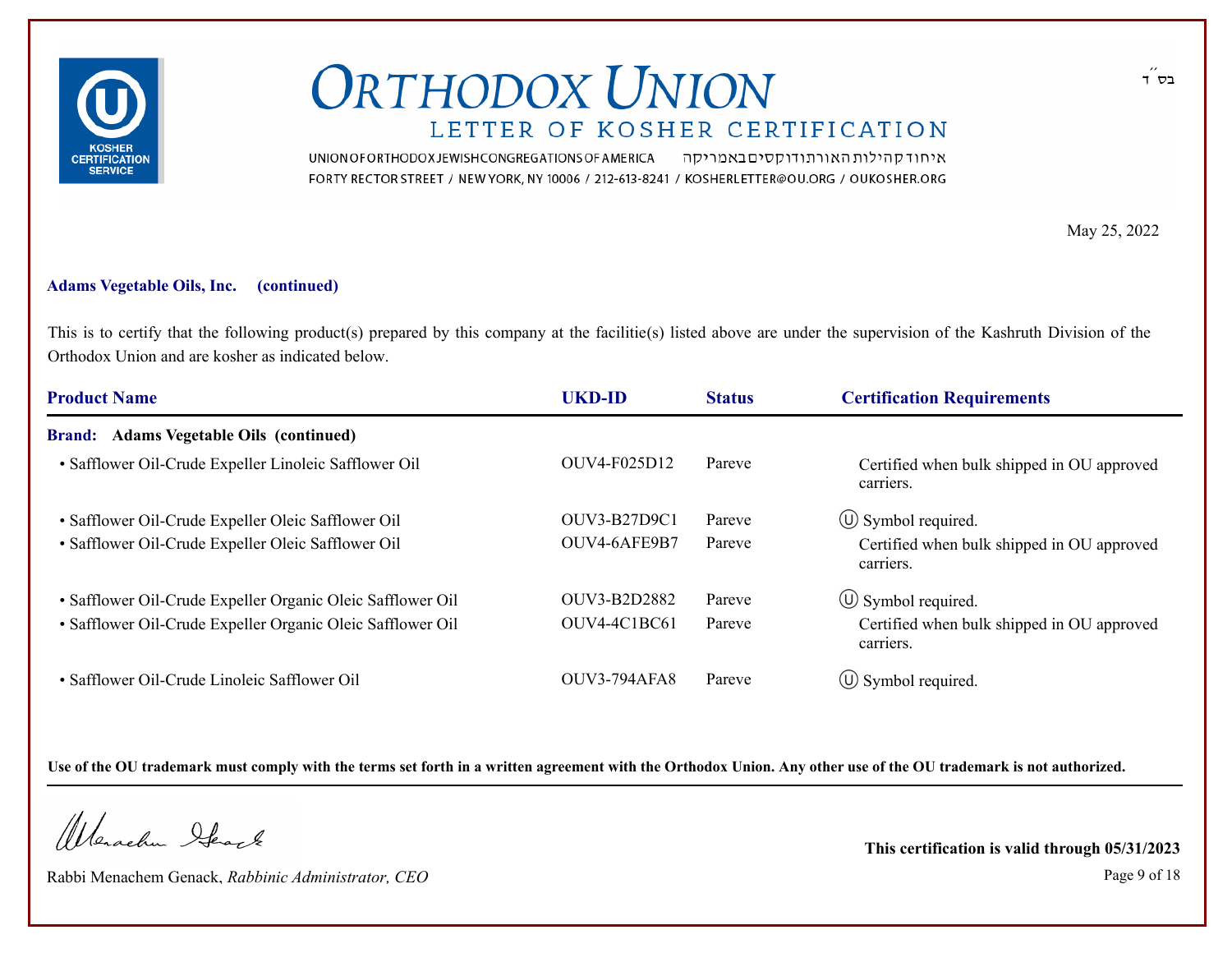

UNION OF ORTHODOX JEWISH CONGREGATIONS OF AMERICA איחוד קהילות האורתודוקסים באמריקה FORTY RECTOR STREET / NEW YORK, NY 10006 / 212-613-8241 / KOSHERLETTER@OU.ORG / OUKOSHER.ORG

May 25, 2022

#### **Adams Vegetable Oils, Inc. (continued)**

This is to certify that the following product(s) prepared by this company at the facilitie(s) listed above are under the supervision of the Kashruth Division of the Orthodox Union and are kosher as indicated below.

| <b>Product Name</b>                                 | <b>UKD-ID</b>       | <b>Status</b> | <b>Certification Requirements</b>                       |
|-----------------------------------------------------|---------------------|---------------|---------------------------------------------------------|
| <b>Brand:</b> Adams Vegetable Oils (continued)      |                     |               |                                                         |
| • Safflower Oil-Crude Oleic Safflower Oil           | OUV3-A13D1BE        | Pareve        | $\circled{1}$ Symbol required.                          |
| • Safflower Oil-Crude Oleic Safflower Oil           | OUV4-A6B3740        | Pareve        | Certified when bulk shipped in OU approved<br>carriers. |
| • Safflower Oil-RBD Expeller Linoleic Safflower Oil | OUV3-4B522A8        | Pareve        | $\circled{1}$ Symbol required.                          |
| · Safflower Oil-RBD Expeller Linoleic Safflower Oil | OUV4-354E427        | Pareve        | Certified when bulk shipped in OU approved<br>carriers. |
| • Safflower Oil-RBD Expeller Oleic Safflower Oil    | <b>OUV3-63A3B5D</b> | Pareve        | $\circled{1}$ Symbol required.                          |
| • Safflower Oil-RBD Expeller Oleic Safflower Oil    | OUV4-CACC853        | Pareve        | Certified when bulk shipped in OU approved<br>carriers. |

**Use of the OU trademark must comply with the terms set forth in a written agreement with the Orthodox Union. Any other use of the OU trademark is not authorized.**

Wanachu Stack

Rabbi Menachem Genack, *Rabbinic Administrator, CEO* Page 10 of 18

**This certification is valid through 05/31/2023**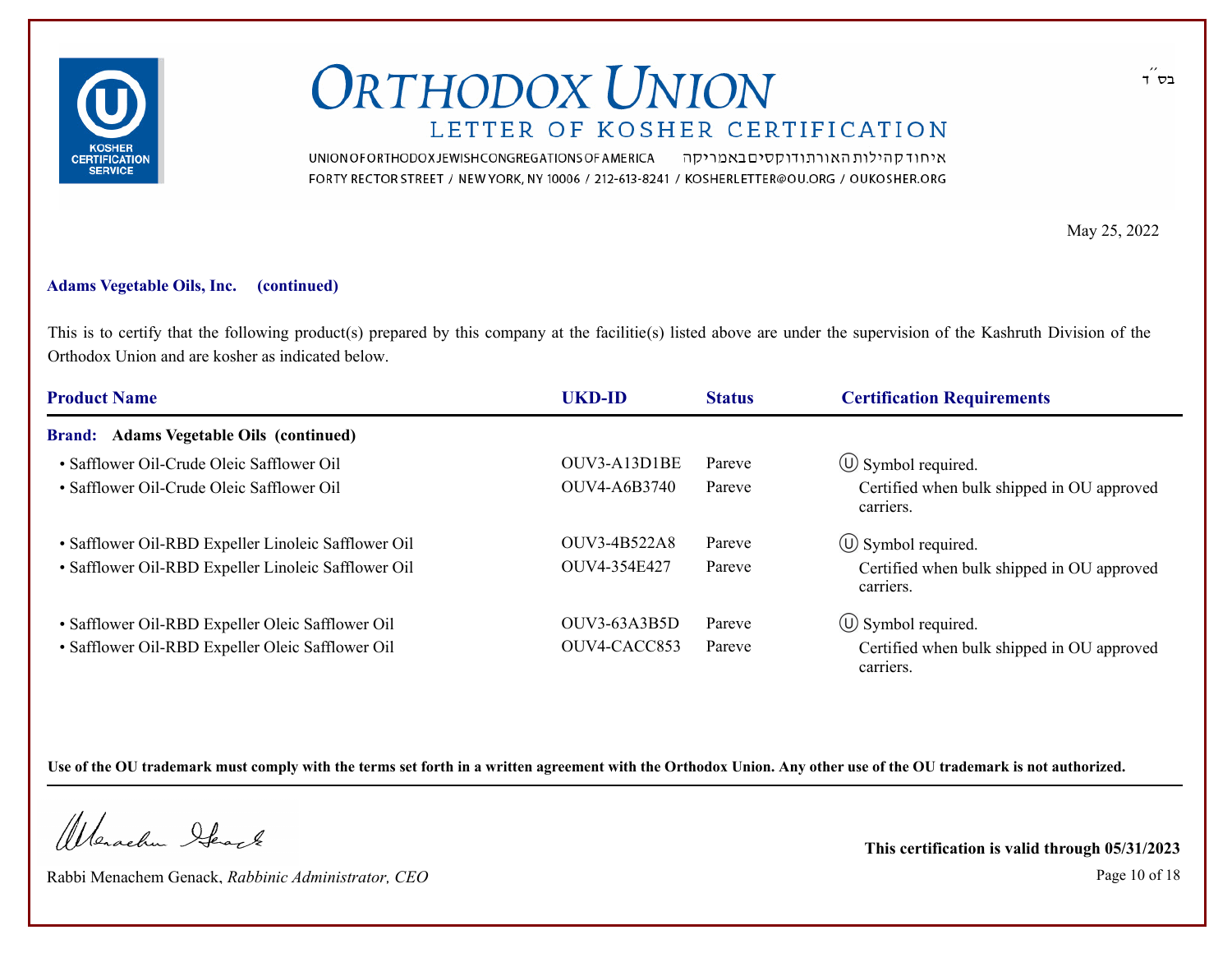

UNION OF ORTHODOX JEWISH CONGREGATIONS OF AMERICA איחוד קהילות האורתודוקסים באמריקה FORTY RECTOR STREET / NEW YORK, NY 10006 / 212-613-8241 / KOSHERLETTER@OU.ORG / OUKOSHER.ORG

May 25, 2022

#### **Adams Vegetable Oils, Inc. (continued)**

This is to certify that the following product(s) prepared by this company at the facilitie(s) listed above are under the supervision of the Kashruth Division of the Orthodox Union and are kosher as indicated below.

| <b>Product Name</b>                                         | <b>UKD-ID</b>       | <b>Status</b> | <b>Certification Requirements</b>                       |
|-------------------------------------------------------------|---------------------|---------------|---------------------------------------------------------|
| Brand: Adams Vegetable Oils (continued)                     |                     |               |                                                         |
| • Safflower Oil-RBD Expeller Organic Linoleic Safflower Oil | OUV3-5804F75        | Pareve        | $\circ$ Symbol required.                                |
| • Safflower Oil-RBD Expeller Organic Linoleic Safflower Oil | OUV4-91F9619        | Pareve        | Certified when bulk shipped in OU approved<br>carriers. |
| • Safflower Oil-RBD Linoleic Safflower Oil                  | <b>OUV3-30FF23D</b> | Pareve        | $\circled{1}$ Symbol required.                          |
| • Safflower Oil-RBD Linoleic Safflower Oil                  | <b>OUV4-E81E757</b> | Pareve        | Certified when bulk shipped in OU approved<br>carriers. |
| • Safflower Oil-RBD Oleic Safflower Oil                     | OUV3-99AC91F        | Pareve        | $\circled{1}$ Symbol required.                          |
| • Safflower Oil-RBD Oleic Safflower Oil                     | OUV4-E6E250D        | Pareve        | Certified when bulk shipped in OU approved<br>carriers. |
| • Safflower Oil-RBDW Expeller Oleic Safflower Oil           | OUV3-5F3F360        | Pareve        | $\circled{1}$ Symbol required.                          |

**Use of the OU trademark must comply with the terms set forth in a written agreement with the Orthodox Union. Any other use of the OU trademark is not authorized.**

Wanachu Stack

Rabbi Menachem Genack, *Rabbinic Administrator, CEO* Page 11 of 18

**This certification is valid through 05/31/2023**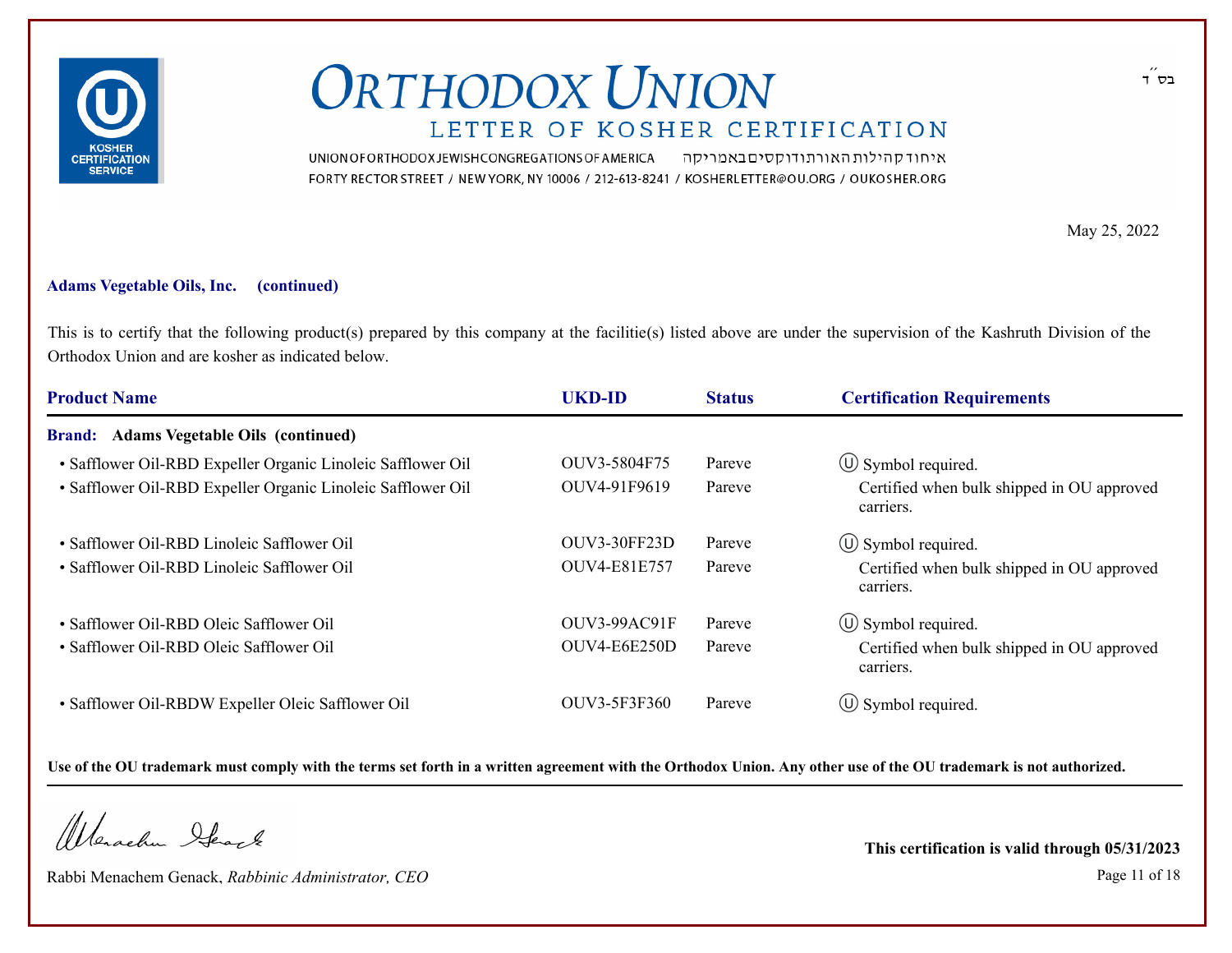

UNION OF ORTHODOX JEWISH CONGREGATIONS OF AMERICA איחוד קהילות האורתודוקסים באמריקה FORTY RECTOR STREET / NEW YORK, NY 10006 / 212-613-8241 / KOSHERLETTER@OU.ORG / OUKOSHER.ORG

May 25, 2022

#### **Adams Vegetable Oils, Inc. (continued)**

This is to certify that the following product(s) prepared by this company at the facilitie(s) listed above are under the supervision of the Kashruth Division of the Orthodox Union and are kosher as indicated below.

| <b>Product Name</b>                                      | <b>UKD-ID</b>       | <b>Status</b> | <b>Certification Requirements</b>                       |
|----------------------------------------------------------|---------------------|---------------|---------------------------------------------------------|
| <b>Adams Vegetable Oils (continued)</b><br><b>Brand:</b> |                     |               |                                                         |
| • Soybean Oil-Crude Expeller Organic Soybean Oil         | OUV3-083A7D1        | Pareve        | $\circ$ Symbol required.                                |
| · Soybean Oil-Crude Expeller Organic Soybean Oil         | OUV4-CF182ED        | Pareve        | Certified when bulk shipped in OU approved<br>carriers. |
| · Soybean Oil-Crude Soybean Oil                          | <b>OUV3-2A9522F</b> | Pareve        | $\circ$ Symbol required.                                |
| · Soybean Oil-Crude Soybean Oil                          | OUV4-87850F5        | Pareve        | Certified when bulk shipped in OU approved<br>carriers. |
| • Soybean Oil-RBD Expeller Organic Soybean Oil           | OUV3-DFB43C1        | Pareve        | $\circ$ Symbol required.                                |
| • Soybean Oil-RBD Expeller Organic Soybean Oil           | OUV4-75C0411        | Pareve        | Certified when bulk shipped in OU approved<br>carriers. |

**Use of the OU trademark must comply with the terms set forth in a written agreement with the Orthodox Union. Any other use of the OU trademark is not authorized.**

Wanachu Stack

Rabbi Menachem Genack, *Rabbinic Administrator, CEO* Page 12 of 18

**This certification is valid through 05/31/2023**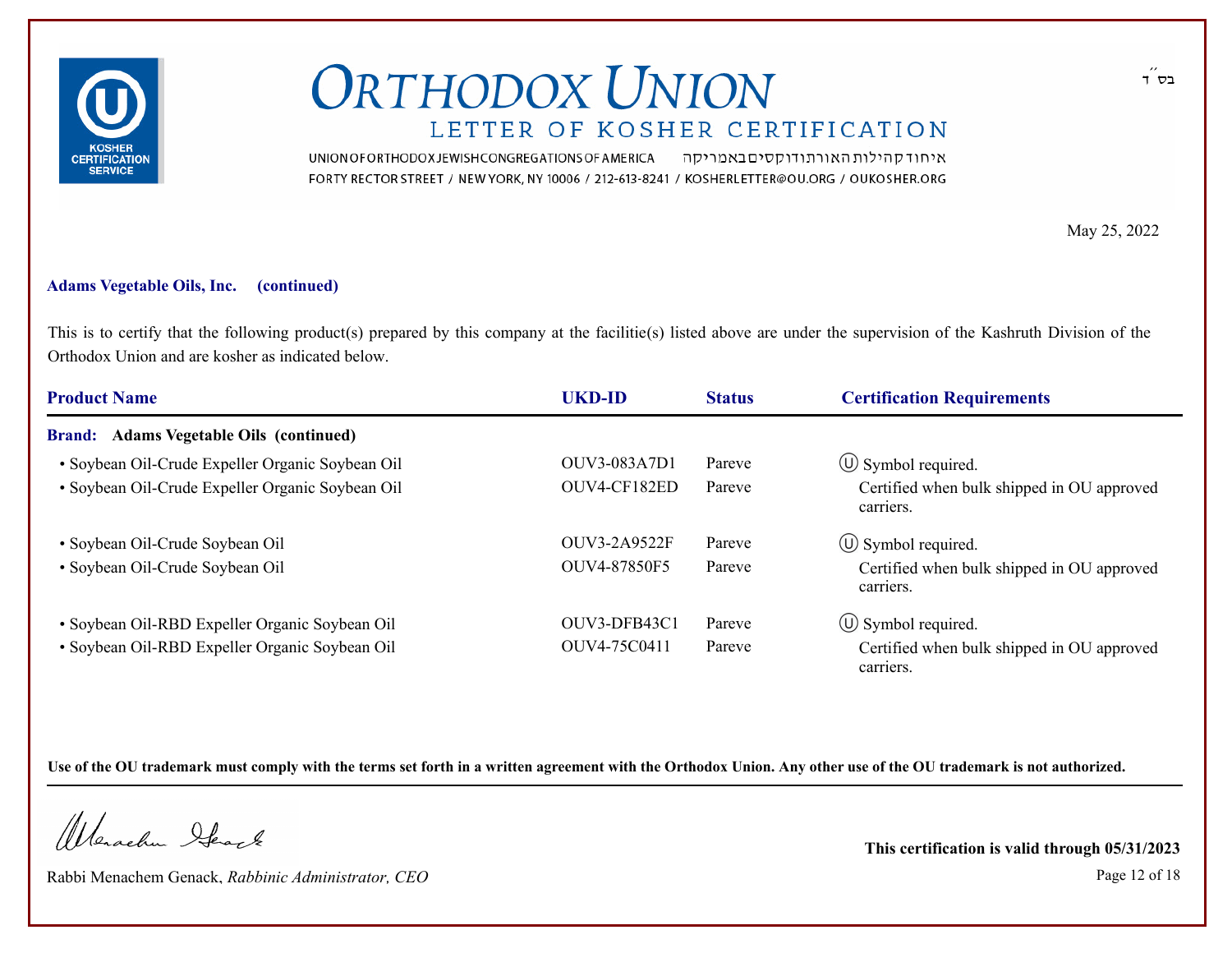

UNION OF ORTHODOX JEWISH CONGREGATIONS OF AMERICA איחוד קהילות האורתודוקסים באמריקה FORTY RECTOR STREET / NEW YORK, NY 10006 / 212-613-8241 / KOSHERLETTER@OU.ORG / OUKOSHER.ORG

May 25, 2022

#### **Adams Vegetable Oils, Inc. (continued)**

This is to certify that the following product(s) prepared by this company at the facilitie(s) listed above are under the supervision of the Kashruth Division of the Orthodox Union and are kosher as indicated below.

| <b>Product Name</b>                                           | UKD-ID              | <b>Status</b> | <b>Certification Requirements</b>                       |  |
|---------------------------------------------------------------|---------------------|---------------|---------------------------------------------------------|--|
| <b>Brand:</b> Adams Vegetable Oils (continued)                |                     |               |                                                         |  |
| • Soybean Oil-RBD Non GMO Expeller Soybean Oil                | <b>OUV3-5694FCE</b> | Pareve        | $\circ$ Symbol required.                                |  |
| • Soybean Oil-RBD Non GMO Expeller Soybean Oil                | OUV4-9138854        | Pareve        | Certified when bulk shipped in OU approved<br>carriers. |  |
| • Sunflower Oil- RBD Expeller Organic Linoleic Sunflower Oil  | <b>OUV3-80E89AD</b> | Pareve        | $\circ$ Symbol required.                                |  |
| • Sunflower Oil- RBD Expeller Organic Linoleic Sunflower Oil  | OUV4-9AA7E37        | Pareve        | Certified when bulk shipped in OU approved<br>carriers. |  |
| • Sunflower Oil- RBD Expeller Organic Mid Oleic Sunflower Oil | OUV3-9A0BA1F        | Pareve        | $\circ$ Symbol required.                                |  |
| • Sunflower Oil- RBD Expeller Organic Mid Oleic Sunflower Oil | OUV4-DA5D7D4        | Pareve        | Certified when bulk shipped in OU approved<br>carriers. |  |

**Use of the OU trademark must comply with the terms set forth in a written agreement with the Orthodox Union. Any other use of the OU trademark is not authorized.**

Wanachu Stack

Rabbi Menachem Genack, *Rabbinic Administrator, CEO* Page 13 of 18

**This certification is valid through 05/31/2023**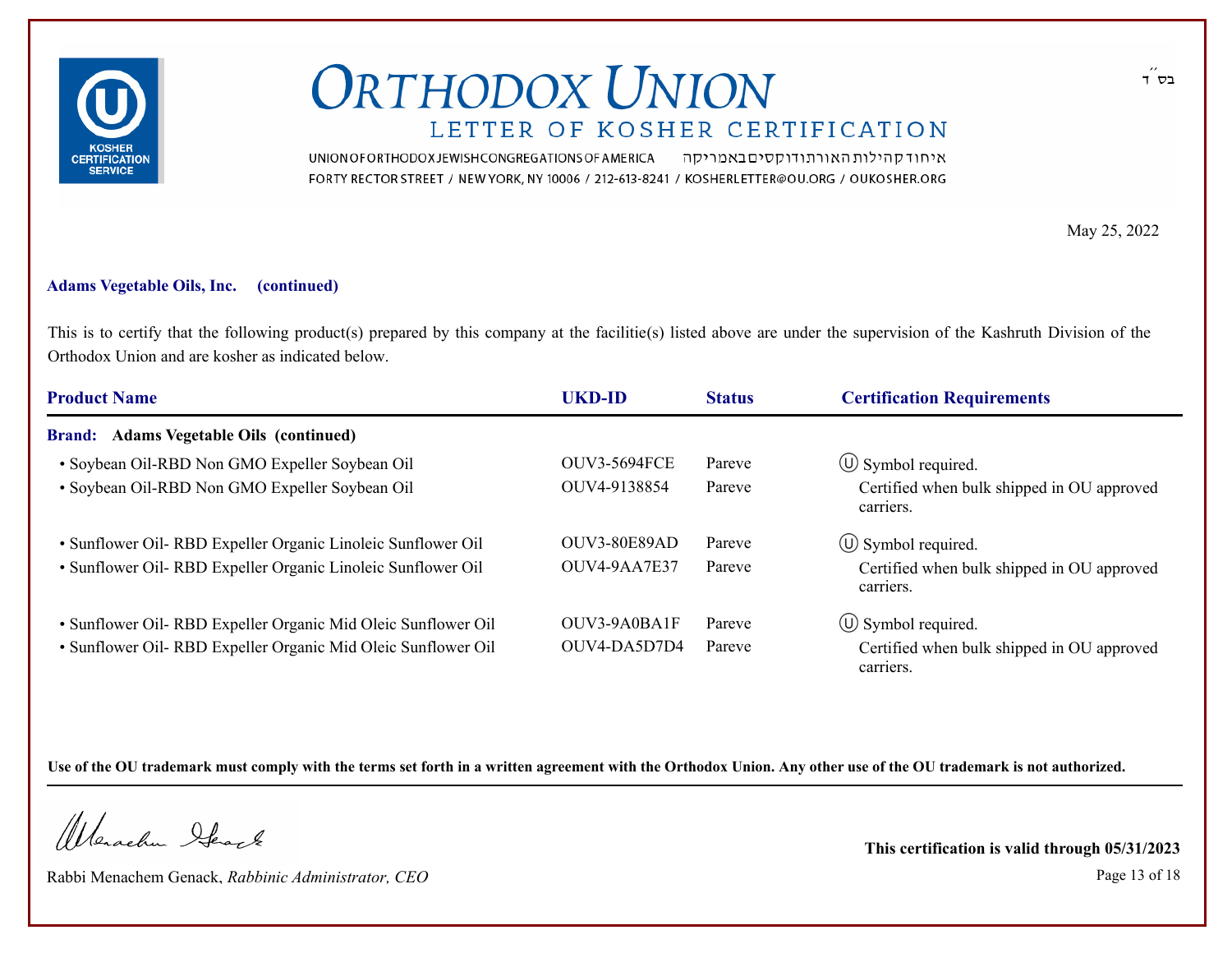

UNION OF ORTHODOX JEWISH CONGREGATIONS OF AMERICA איחוד קהילות האורתודוקסים באמריקה FORTY RECTOR STREET / NEW YORK, NY 10006 / 212-613-8241 / KOSHERLETTER@OU.ORG / OUKOSHER.ORG

May 25, 2022

#### **Adams Vegetable Oils, Inc. (continued)**

This is to certify that the following product(s) prepared by this company at the facilitie(s) listed above are under the supervision of the Kashruth Division of the Orthodox Union and are kosher as indicated below.

| <b>Product Name</b>                                        | UKD-ID              | <b>Status</b> | <b>Certification Requirements</b>                       |  |
|------------------------------------------------------------|---------------------|---------------|---------------------------------------------------------|--|
| <b>Brand:</b> Adams Vegetable Oils (continued)             |                     |               |                                                         |  |
| • Sunflower Oil- RBDW Expeller Organic Oleic Sunflower Oil | OUV3-1FD112A        | Pareve        | $\circ$ Symbol required.                                |  |
| • Sunflower Oil- RBDW Expeller Organic Oleic Sunflower Oil | <b>OUV4-D50A9B5</b> | Pareve        | Certified when bulk shipped in OU approved<br>carriers. |  |
| • Sunflower Oil-Crude Expeller Linoleic Sunflower Oil      | OUV3-DA586F2        | Pareve        | $\circled{1}$ Symbol required.                          |  |
| • Sunflower Oil-Crude Expeller Linoleic Sunflower Oil      | <b>OUV4-71BAF86</b> | Pareve        | Certified when bulk shipped in OU approved<br>carriers. |  |
| • Sunflower Oil-Crude Expeller Mid Oleic Sunflower Oil     | OUV3-92A9794        | Pareve        | $\circ$ Symbol required.                                |  |
| · Sunflower Oil-Crude Expeller Mid Oleic Sunflower Oil     | <b>OUV4-85F807A</b> | Pareve        | Certified when bulk shipped in OU approved<br>carriers. |  |

**Use of the OU trademark must comply with the terms set forth in a written agreement with the Orthodox Union. Any other use of the OU trademark is not authorized.**

Warachen Stack

Rabbi Menachem Genack, *Rabbinic Administrator, CEO* Page 14 of 18

**This certification is valid through 05/31/2023**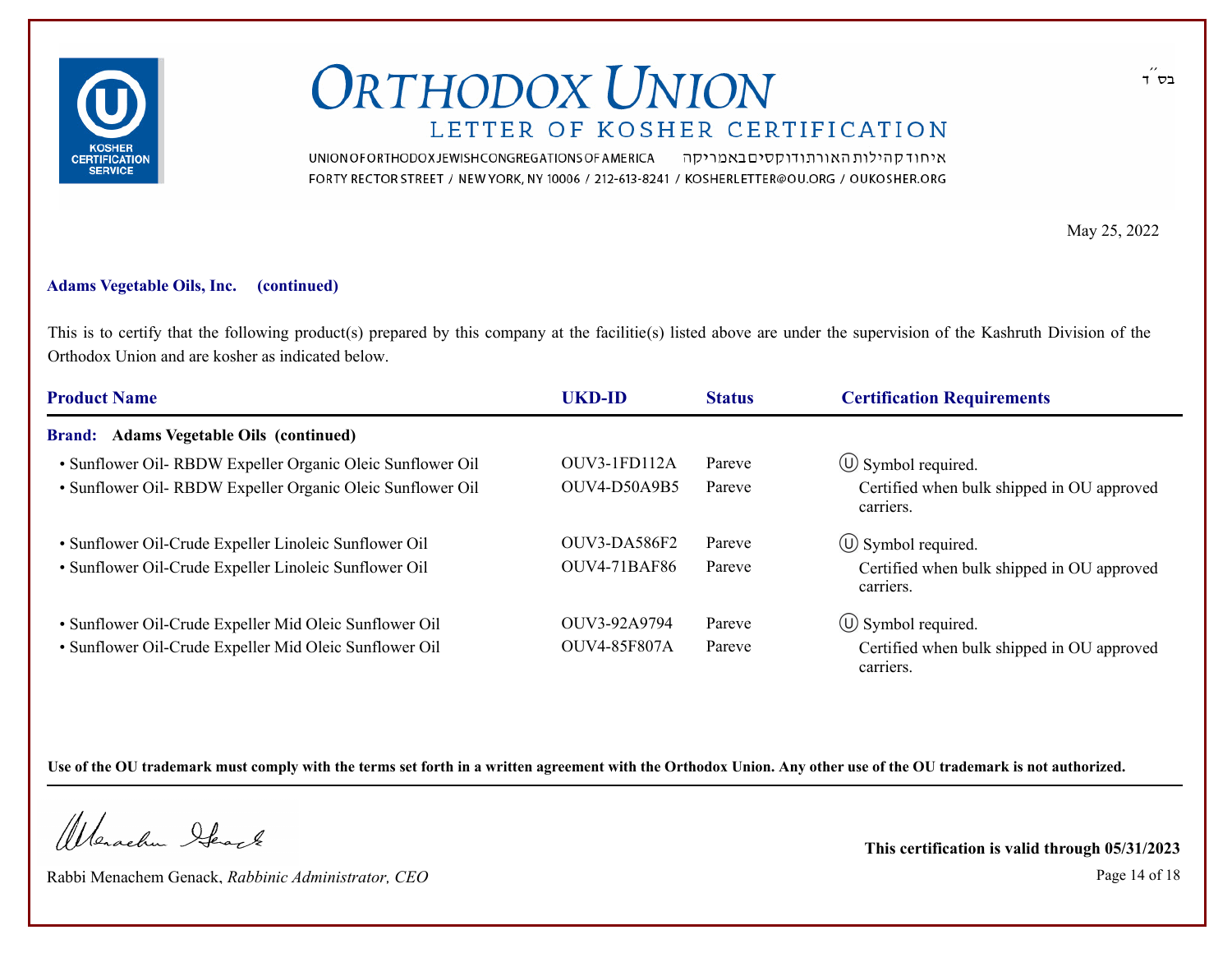

UNION OF ORTHODOX JEWISH CONGREGATIONS OF AMERICA איחוד קהילות האורתודוקסים באמריקה FORTY RECTOR STREET / NEW YORK, NY 10006 / 212-613-8241 / KOSHERLETTER@OU.ORG / OUKOSHER.ORG

May 25, 2022

#### **Adams Vegetable Oils, Inc. (continued)**

This is to certify that the following product(s) prepared by this company at the facilitie(s) listed above are under the supervision of the Kashruth Division of the Orthodox Union and are kosher as indicated below.

| <b>Product Name</b>                                        | <b>UKD-ID</b>       | <b>Status</b> | <b>Certification Requirements</b>                       |  |
|------------------------------------------------------------|---------------------|---------------|---------------------------------------------------------|--|
| <b>Brand:</b> Adams Vegetable Oils (continued)             |                     |               |                                                         |  |
| • Sunflower Oil-Crude Expeller Oleic Sunflower Oil         | <b>OUV3-964FF3D</b> | Pareve        | $\circ$ Symbol required.                                |  |
| • Sunflower Oil-Crude Expeller Oleic Sunflower Oil         | OUV4-5C520EA        | Pareve        | Certified when bulk shipped in OU approved<br>carriers. |  |
| • Sunflower Oil-Crude Expeller Organic Oleic Sunflower Oil | OUV3-14664F1        | Pareve        | $\circ$ Symbol required.                                |  |
| • Sunflower Oil-Crude Expeller Organic Oleic Sunflower Oil | OUV4-A1E08A9        | Pareve        | Certified when bulk shipped in OU approved<br>carriers. |  |
| • Sunflower Oil-RBD Expeller Linoleic Sunflower Oil        | OUV3-02BEAC8        | Pareve        | $\circ$ Symbol required.                                |  |
| • Sunflower Oil-RBD Expeller Linoleic Sunflower Oil        | OUV4-4C0B5D2        | Pareve        | Certified when bulk shipped in OU approved<br>carriers. |  |

**Use of the OU trademark must comply with the terms set forth in a written agreement with the Orthodox Union. Any other use of the OU trademark is not authorized.**

Wanachu Stack

Rabbi Menachem Genack, *Rabbinic Administrator, CEO* Page 15 of 18

**This certification is valid through 05/31/2023**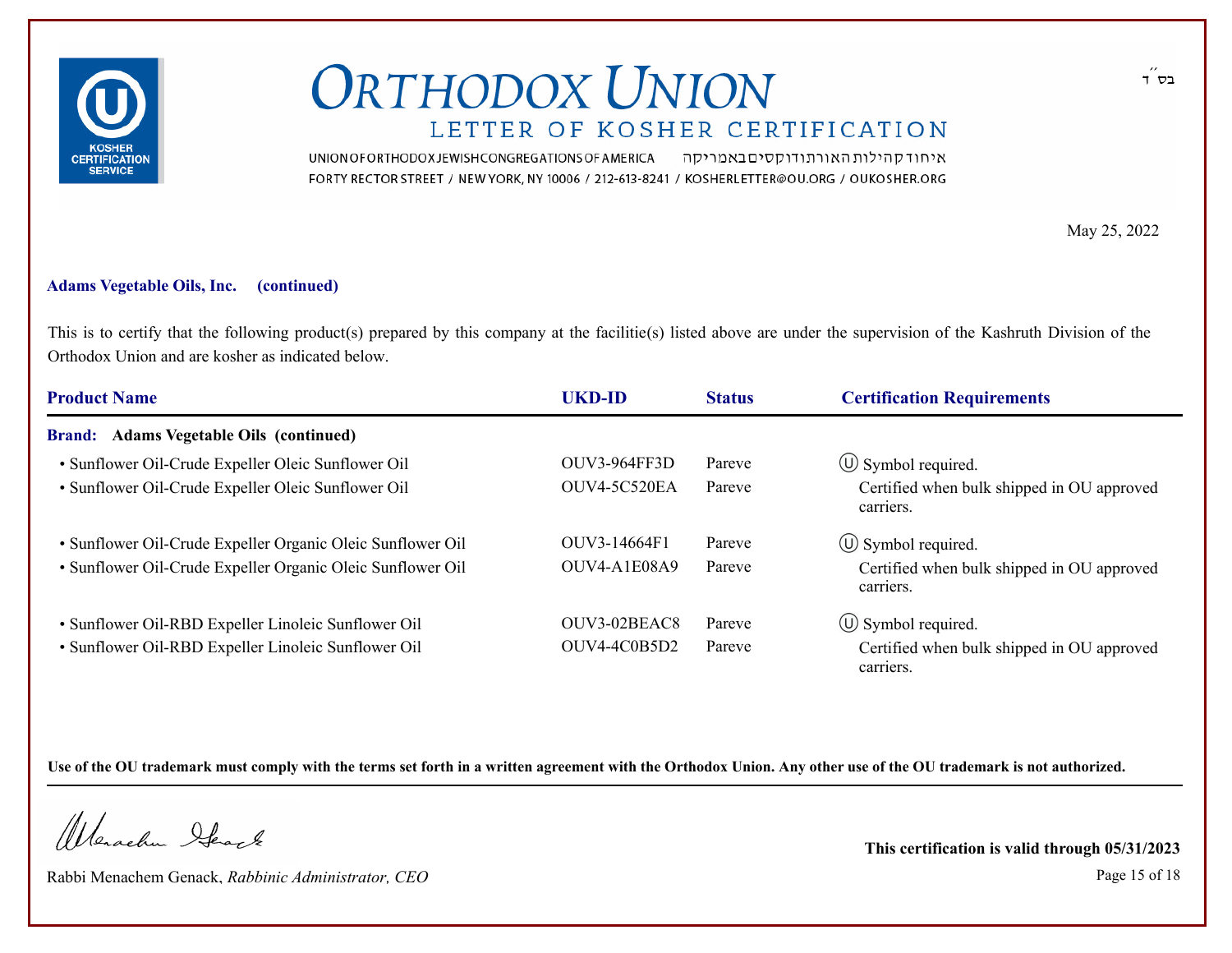

UNION OF ORTHODOX JEWISH CONGREGATIONS OF AMERICA איחוד קהילות האורתודוקסים באמריקה FORTY RECTOR STREET / NEW YORK, NY 10006 / 212-613-8241 / KOSHERLETTER@OU.ORG / OUKOSHER.ORG

May 25, 2022

#### **Adams Vegetable Oils, Inc. (continued)**

This is to certify that the following product(s) prepared by this company at the facilitie(s) listed above are under the supervision of the Kashruth Division of the Orthodox Union and are kosher as indicated below.

| <b>Product Name</b>                                      | <b>UKD-ID</b>       | <b>Status</b> | <b>Certification Requirements</b>                       |  |
|----------------------------------------------------------|---------------------|---------------|---------------------------------------------------------|--|
| <b>Brand:</b> Adams Vegetable Oils (continued)           |                     |               |                                                         |  |
| • Sunflower Oil-RBD Expeller Mid Oleic Sunflower Oil     | OUV3-5565280        | Pareve        | $\circ$ Symbol required.                                |  |
| • Sunflower Oil-RBD Expeller Mid Oleic Sunflower Oil     | <b>OUV4-C752BB8</b> | Pareve        | Certified when bulk shipped in OU approved<br>carriers. |  |
| • Sunflower Oil-RBD Expeller Oleic Sunflower Oil         | OUV3-3D06B5C        | Pareve        | $\circ$ Symbol required.                                |  |
| • Sunflower Oil-RBD Expeller Oleic Sunflower Oil         | OUV4-729C316        | Pareve        | Certified when bulk shipped in OU approved<br>carriers. |  |
| • Sunflower Oil-RBD Expeller Organic Oleic Sunflower Oil | OUV3-12561BC        | Pareve        | $\circ$ Symbol required.                                |  |
| • Sunflower Oil-RBD Expeller Organic Oleic Sunflower Oil | OUV4-CBE4B1F        | Pareve        | Certified when bulk shipped in OU approved<br>carriers. |  |

**Use of the OU trademark must comply with the terms set forth in a written agreement with the Orthodox Union. Any other use of the OU trademark is not authorized.**

Warachen Stack

Rabbi Menachem Genack, *Rabbinic Administrator, CEO* Page 16 of 18

**This certification is valid through 05/31/2023**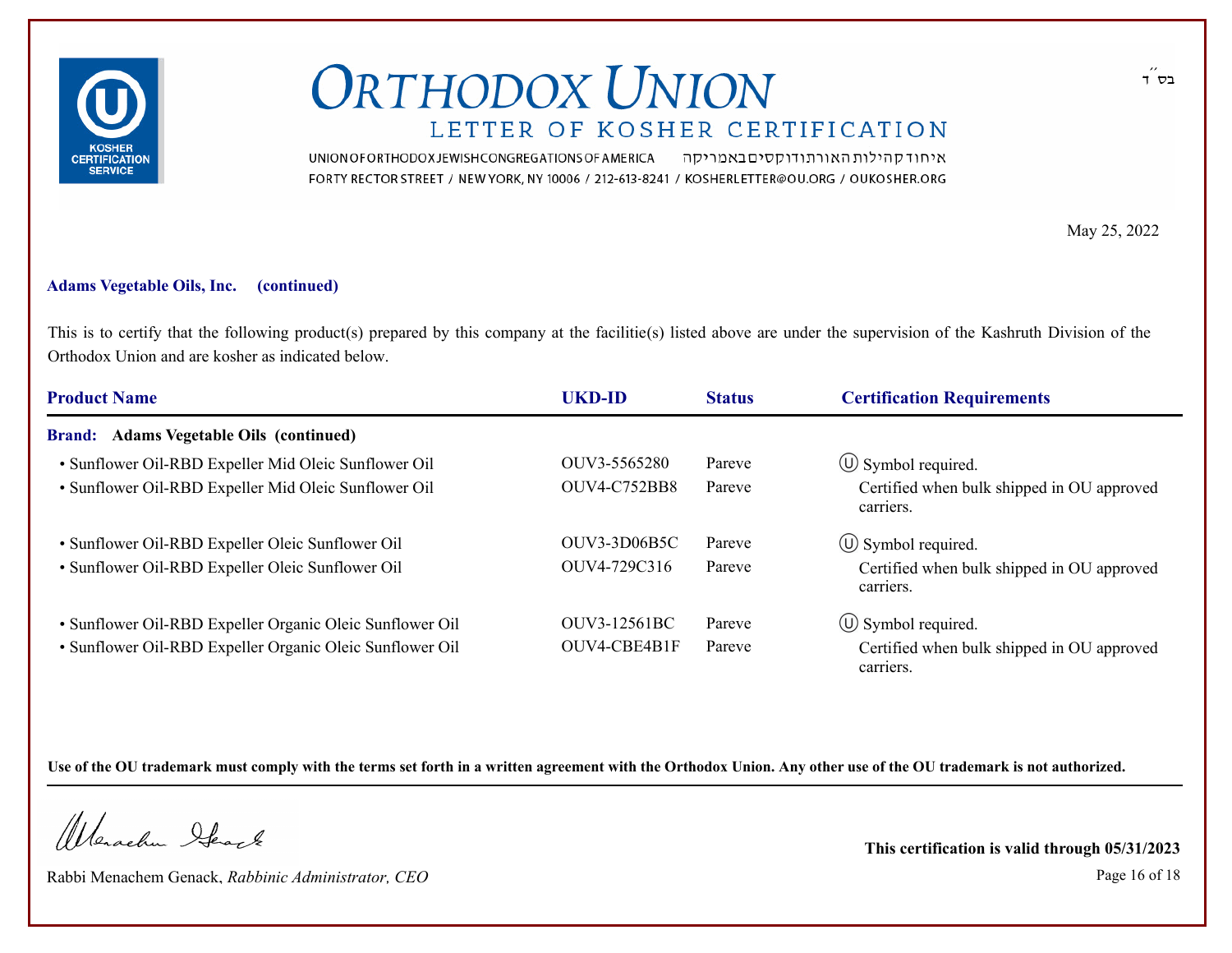

UNION OF ORTHODOX JEWISH CONGREGATIONS OF AMERICA איחוד קהילות האורתודוקסים באמריקה FORTY RECTOR STREET / NEW YORK, NY 10006 / 212-613-8241 / KOSHERLETTER@OU.ORG / OUKOSHER.ORG

May 25, 2022

#### **Adams Vegetable Oils, Inc. (continued)**

This is to certify that the following product(s) prepared by this company at the facilitie(s) listed above are under the supervision of the Kashruth Division of the Orthodox Union and are kosher as indicated below.

| <b>Product Name</b>                                                         | <b>UKD-ID</b>       | <b>Status</b> | <b>Certification Requirements</b>                       |  |
|-----------------------------------------------------------------------------|---------------------|---------------|---------------------------------------------------------|--|
| Brand: Adams Vegetable Oils (continued)                                     |                     |               |                                                         |  |
| • Sunflower Oil-RBD Oleic Sunflower Oil                                     | OUV3-DA16EA4        | Pareve        | $\circ$ Symbol required.                                |  |
| • Sunflower Oil-RBD Oleic Sunflower Oil                                     | <b>OUV4-93BEF37</b> | Pareve        | Certified when bulk shipped in OU approved<br>carriers. |  |
| • V2124, V2125 RBDM Expeller Oleic Sunflower Oil                            | OUV3-QPLVLGE        | Pareve        | $\circ$ Symbol required.                                |  |
| • V2124, V2125 RBDM Expeller Oleic Sunflower Oil                            | OUV4-GJFKPZE        | Pareve        | Certified when bulk shipped in OU approved<br>carriers. |  |
| • V2213 Organic Oil Blend, Part Mitigated- 19FB0002                         | OUV3-UQBANJG        | Pareve        | $\circ$ Symbol required.                                |  |
| • V2272 Sunflower Oil - RBDM Expeller Organic Mid Linoleic<br>Sunflower Oil | OUV3-9CYYRBJ        | Pareve        | $\circled{1}$ Symbol required.                          |  |
| • Walnut Oil-Crude Walnut Oil                                               | OUV4-CFD5A38        | Pareve        | Certified when bulk shipped in OU approved<br>carriers. |  |

**Use of the OU trademark must comply with the terms set forth in a written agreement with the Orthodox Union. Any other use of the OU trademark is not authorized.**

Wanachu Stack

Rabbi Menachem Genack, *Rabbinic Administrator, CEO* Page 17 of 18

**This certification is valid through 05/31/2023**